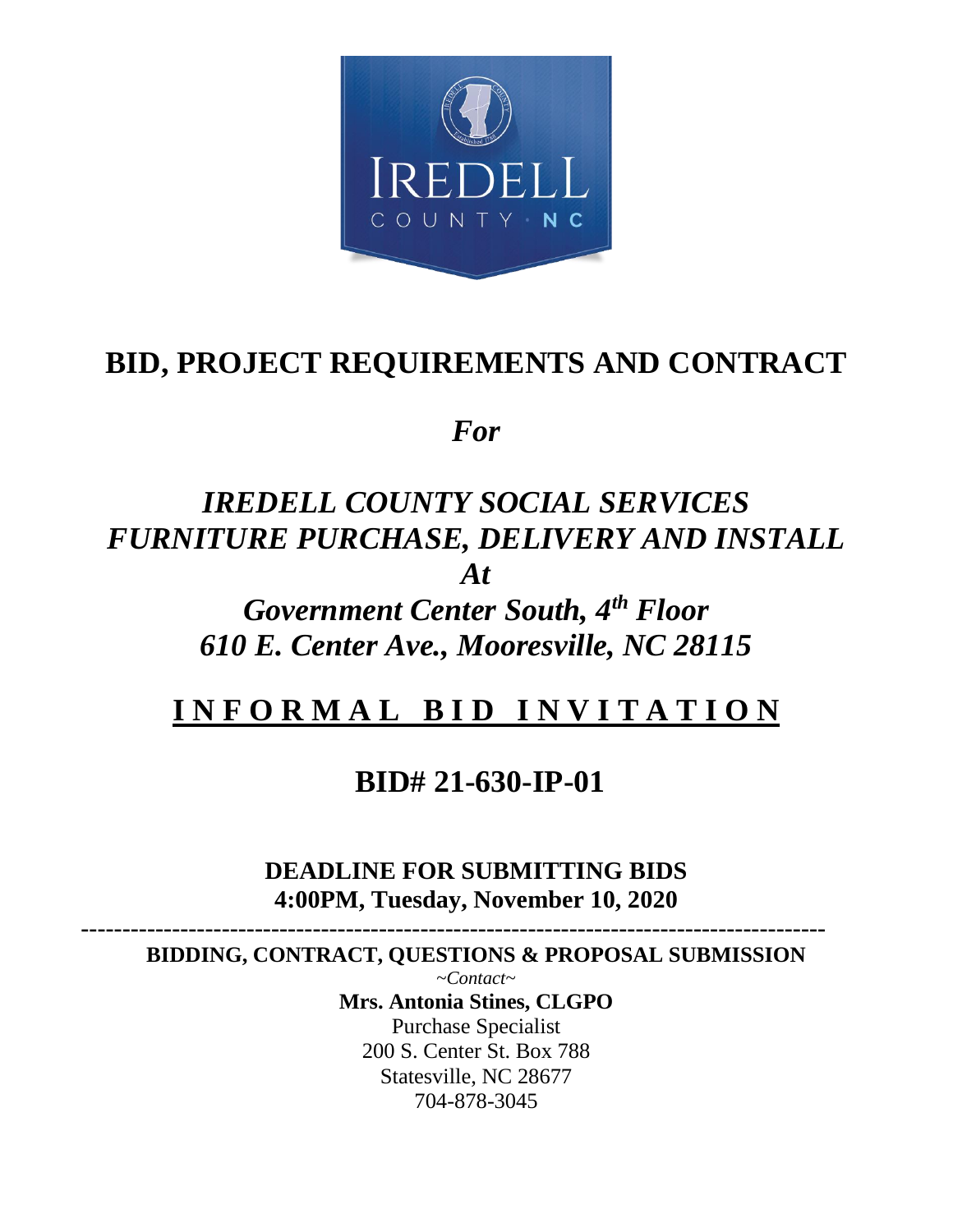## **CONTENTS**

#### **A. INTRODUCTION**

#### **B. GENERAL BID & DOCUMENT REQUIREMENTS**

**C. GENERAL CONTRACT TERMS AND CONDITIONS**

**D. MINIMUM INSURANCE REQUIREMENTS**

#### **E. PRODUCT SPECIFICATONS, ETC**

#### **F. BID SHEET AND CONTRACT TERMS ACCEPTANCE FORM**

#### **A. INTRODUCTION**

Iredell County is requesting informal bids to provide office and reception furniture as outlined in this bid package for Iredell County Social Services' new satellite location at Government Center South in Mooresville. Award is to be made to one sole bidder who submits the lowest overall bid. Iredell County intends to award to the lowest responsive, responsible bidder that provides the bid most advantageous to the County, taking into consideration quality, performance and timing for delivery. Iredell County reserves the right to accept or reject any or all bids and to award in the best interest of the County.

Informal written bids, subject to the conditions made a part hereof, will be received at this office through and until 4:00PM, Tuesday, November 10, 2020 for furnishing, delivering and installing in place the commodity as described herein. Bids may be submitted by mail or other delivery method including electronic submissions. Electronic submission is recommended.

#### **By NC General Statute, Informal Bids are not made public knowledge until after award.**

All questions regarding this RFB must be submitted in writing no later than 12:00 PM – Noon, Wednesday, November 4, 2020 by email to:

> Mrs. Antonia Stines, CLGPO Purchasing Specialist [antonia.stines@co.iredell.nc.us](mailto:antonia.stines@co.iredell.nc.us) Phone 704-878-3045

#### **Responses to all questions received will be made in writing and sent to all known bid holders by addendum and posted at Iredell County's bid site at :** <https://www.co.iredell.nc.us/481/Current-Bids-RFPs>**.**

After project award, the lead agency for project management and oversight will be the Facility Services Division.

Dan Edward Business Officer [dan.edward@iredell.nc.gov](mailto:dan.edward@iredell.nc.gov) Phone 704-878-5005

#### **SCHEDULE OF EVENTS**:

| 10/30/2020 | <b>Bid Release</b>                      |
|------------|-----------------------------------------|
| 11/04/2020 | 12:00 PM – Noon: Last Day for Questions |
| 11/10/2020 | 4:00 PM: Deadline for submitting Bids   |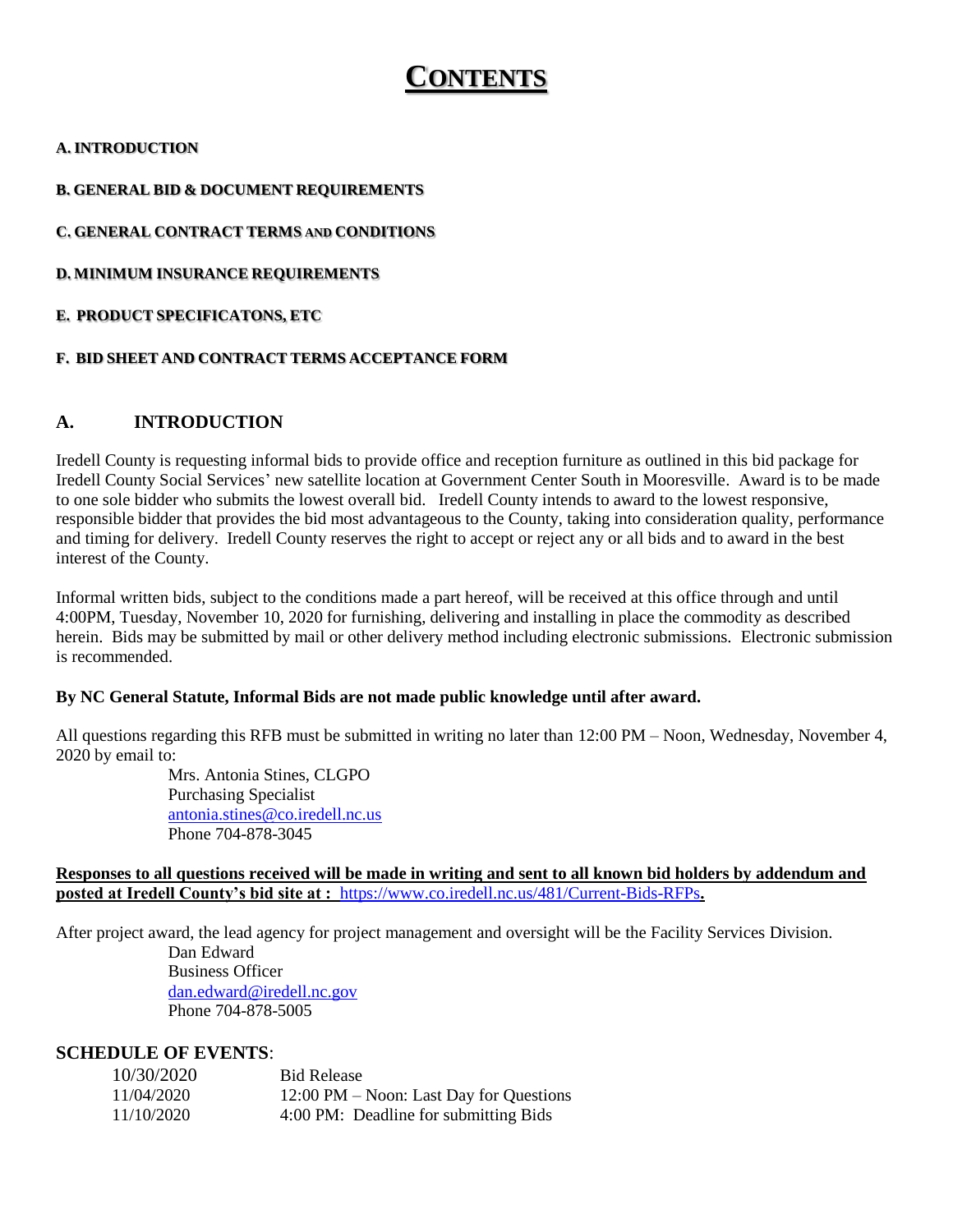## **B. GENERAL BID & DOCUMENT REQUIREMENTS**

All bidders submitting bids in relation to this request should familiarize themselves with the following general bid and contract terms and conditions. Bidders not in compliance with these documents subject their bid proposals to rejection. Bid proposals must be submitted complete with all required signed documents, final pricing, signature pages, etc., at the time of submission. Iredell County will not request required information after bid opening and the lack thereof may subject a bid to rejection.

It is the responsibility of all respondents to contact Iredell County prior to submitting a response to the RFB to ascertain if any addenda have been issued, and to obtain any and all addenda, execute them, and return addenda with their response to the RFB.

- 1. The bidder and/or bidders to whom the contract is awarded must comply with all aspects of this bidding process, which are designed to meet the requirements of North Carolina G.S. 143-128, 129 & 131, as amended, which collectively govern bidding procedures for government construction projects in North Carolina.
- 2. Bids submitted in response to this request will be governed by N.C. General Statute, Iredell County Purchasing Ordinance and the general provisions outlined in this request.
- 3. Iredell County Government does not discriminate on the basis of race, color, sex, national origin, religion, age, or disability. Any contractors or vendors who provide services, programs or goods for Iredell County are expected to fully comply with the County's non-discrimination policy.
- 4. Iredell County reserves the right to accept or reject any or all bids, evaluate all bids, especially where there is a wide range in specifications, and make an award in the best interest of the County. Iredell County reserves the right to take exception to or waive any item in the bid.
- 5. **BID AND CONTRACT: Please Read Carefully:** Signed Proposals submitted in response to this Request for Bids will be evidence of acceptance of Iredell County's terms and conditions, including here by reference Iredell County's Purchase Order Terms and Conditions and, combined with the terms and conditions set forth in this request for bid, make up the entirety of the contract to which Iredell County will be bound and will supersede, override and take precedence over any and all counter proposed terms and conditions presented in proposals and subsequent contracts. Bid proposals offered to the County contingent upon the County's acceptance of any counter-terms and conditions must clearly and obviously state that an exception is being taken and what that exception is. Such proposals *may* be considered during the bid review process but will remain subject to rejection at the sole discretion of Iredell County in favor of any bid containing conditions more favorable to the County. Iredell County accepts no counter terms/conditions unless specifically agreed upon in writing by both parties prior to contract award. **Regardless**, proposals taking total exception to Iredell County's terms and conditions and this bid document will be considered nonresponsive to this bid request and rejected as such. Iredell County reserves the right to accept or reject any or all bid proposals and will exercise that right when reviewing proposals containing any counter-proposed terms and conditions not favorable to the County.
- 6. Bid Submissions, Bid Evaluation and Contract Award: Bidders should be careful to submit a complete bid proposal. Bids will be evaluated based on a combination of criteria, with price being only one. Product specifications will be used to evaluate product offered, installation, services, etc. All informal contracts for services, construction or repair work shall be awarded to the lowest responsible, responsive bidder, taking into consideration quality, performance, and the time specified in the bids for the performance of the contract. In making a determination of responsibility, Iredell County may use criteria such as:
	- Compliance with bid package requirement
	- Contractor's qualifications
	- References
	- Financial ability
	- Insurance coverage
	- $\bullet$  Etc.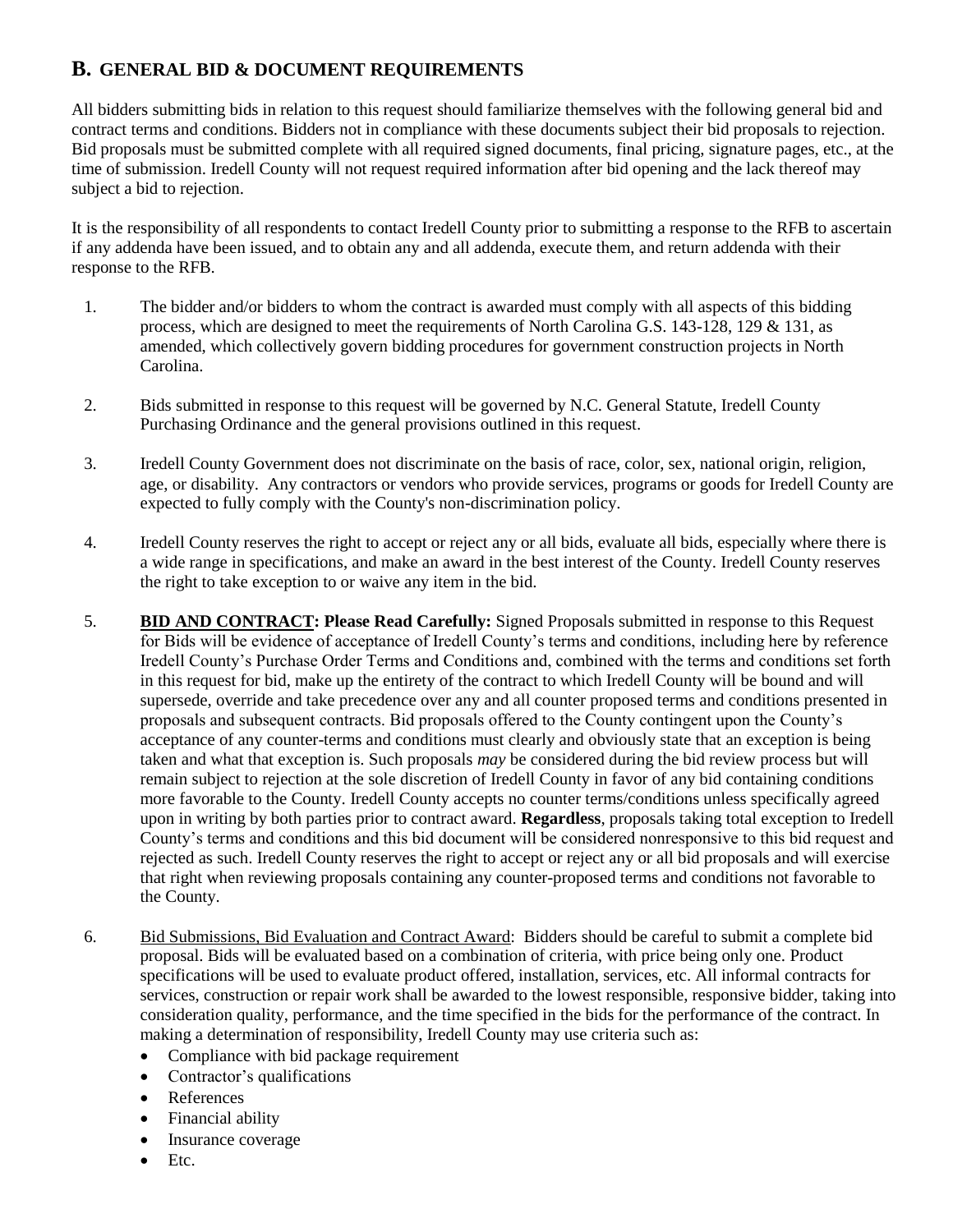- 7. All bids for combinations of work and product must be accompanied by the vendor's proposed start and completions schedule or timeline and other pertinent project data.
- 8. OMISSIONS: Omission in this bid solicitation or technical specification of any provision herein described shall not be construed as to relieve the Contractor of any responsibility or obligation normally requisite to the complete and satisfactory delivery, installation, construction or satisfactory completion of this project.
- 9. All bid proposals must be written and submitted in the format prescribed by these documents, using the forms included. All bid proposals must be signed by an individual authorized to bind the contractor to a contract prior to submission. Proposal Packages should include the following as they pertain:
	- 1. Cover Letter or Cover Sheet identifying Contractor
	- 2. Signed Bid Proposal and Terms Acceptance Sheet broken down according to Project Specifications below.
	- 3. List & General Specifications of Equipment that will be used.
	- 4. List of Municipal references for jobs of similar size, scope and specification (Iredell County may be listed).
- 10. Bid Proposal Sheets should clearly present the following information:

#### a. Project Name: **Bid #21-630-IP-01: DSS Furniture Bid**

b. Delivery Schedule: Show Number of weeks following receipt of approved purchase order and approved submittals. \*Delivery and installation period will be a consideration for award.

## c. **Proposal Page must be signed by an individual authorized by the contractor to bind the company to a contract and must clearly show the individual's title, company name and date.**

#### 11. **DELIVERY OF BIDS**: Electronically transmitted bids will be accepted is recommended.

To be considered, bid submitted by mail, proposals should include One (1) originally signed and complete bid proposal in 8-1/2 x 11 inch format, stapled once, **and** One (1) copy of the originally signed and complete bid proposal in the same format

#### MAILING INSTRUCTIONS:

US POSTAL SERVICE: Address bid envelope as shown below and mail in time to reach Purchasing Specialist by deadline. Enclose the fully executed original bid document in the mailing envelope. Address envelope as shown below.

UPS, FEDEX, DHL or other carrier: Place the bid inside the carrier's envelope and address as below. HAND DELIVERY OR COURIER: Bids, addressed with either of the provided addresses, may be handdelivered directly to the Purchasing Division no later than 4:00 PM on the due date for bids. Arrive with plenty of time to have your bid stamped in before deadline.

In all cases and regardless of delivery method, delivery of bids to the Purchasing Specialist by the specified due date and time are the sole responsibility of the bidder. Bids not in the hands of the Purchasing Specialist prior to the expiration date and time, regardless of reason, **will be rejected**.

| DELIVERED BY US POSTAL SERVICE                     | DELIVERED BY ANY OTHER MEANS                       |
|----------------------------------------------------|----------------------------------------------------|
|                                                    |                                                    |
|                                                    |                                                    |
|                                                    | BID# 21-630-IP-01 - DSS Furniture Bid              |
| BID# 21-630-IP-01 - DSS Furniture Bid              |                                                    |
|                                                    |                                                    |
|                                                    |                                                    |
| <b>Iredell County</b>                              | <b>Iredell County</b>                              |
|                                                    |                                                    |
| <b>Attn: Antonia Stines, Purchasing Specialist</b> | <b>Attn: Antonia Stines, Purchasing Specialist</b> |
|                                                    |                                                    |
|                                                    |                                                    |
| <b>P.O. Box 788</b>                                | <b>200 South Center Street</b>                     |
|                                                    |                                                    |
|                                                    |                                                    |
| Statesville, NC 28687                              | Statesville, NC 28677                              |
|                                                    |                                                    |
|                                                    |                                                    |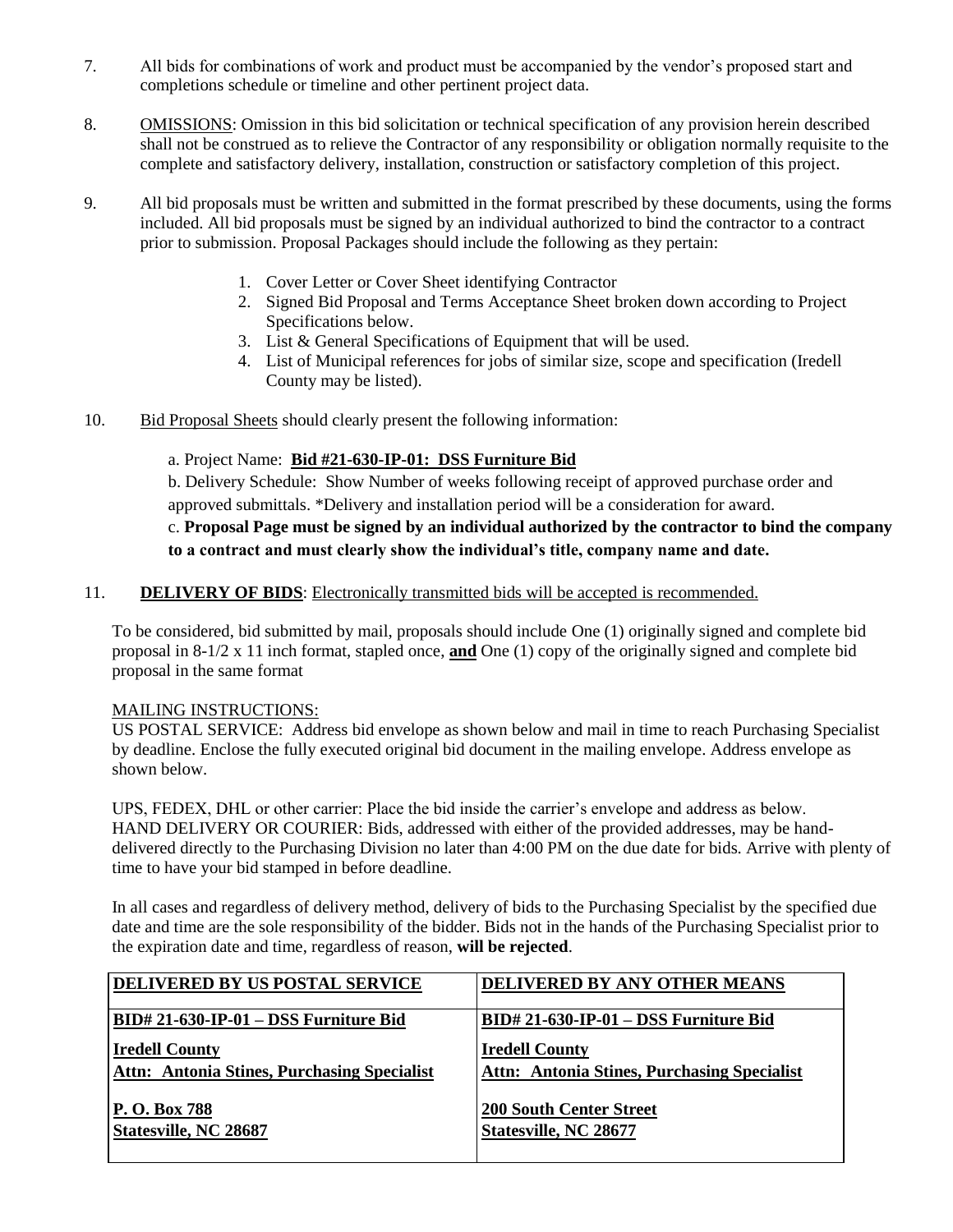Bid Packages will be accepted up to the day and time of bid deadline, which is scheduled for **4:00 PM Tuesday, November 10, 2020.** By NC General Statute, Informal bids are not public knowledge until after award.

PROMPT DELIVERY OF BIDS TO PURCHASING SPECIALIST IS THE SOLE RESPONSIBILITY OF THE BIDDER. BIDS RECEIVED AFTER THE BID DEADLINE, REGARDLESS OF REASON, WILL NOT BE CONSIDERED.

- 12. Iredell County shall not be held responsible for nor will it pay any costs or expense associated with the preparation or submission of a bid proposal submitted in response to this solicitation, such expenses and costs being the sole responsibility of the bidder. Nothing in this solicitation or any response submitted pursuant to shall obligate Iredell County to award a contract to a bidder.
- 13. Upon award, this document becomes the contract document for the noted project. In case of default of an awarded contractor, Iredell County may procure the articles and/or services from other sources and may hold the defaulting contractor responsible for any excess cost occasioned thereby.
- 14. PAYMENT: In lieu of bid and performance bonds, **full payment will be made by check within thirty-days after an appropriate original invoice is received.** No payment will be made until contractor completes all responsibilities as agreed upon prior to project start and any deficiencies found are corrected.
- 15. TAXES: It is Iredell County policy that no contract will be awarded to a contractor or vendor that is delinquent in paying Iredell County property taxes. In the event the lowest, responsive bidder is found delinquent, Iredell County reserves the right to a) reject said Contractor's bid as not responsible, (b) withhold award until taxes are paid in full, (c) withhold unpaid property taxes from all amounts payable from the resulting contract or (d) take any other actions deemed necessary by the County. Regardless, project award and start will not be postponed to accommodate delinquent contractor.
- 16. Iredell County requires that all contractors performing work on County property maintain minimum insurance coverage as outlined in **Minimum Insurance Requirements & Risk Control** below. Acceptance of Iredell County's insurance and risk requirements *is a requisite* for award. Do not make changes to or take exception to these insurance and risk requirements. Bids offered contingent on any change or exception taken to this requirement will be deemed both non-responsive to this bid solicitation's requirements and specifications and not responsible. Such offers will be rejected.
- 17. **Terms & Conditions Acceptance:** By submitting a signed proposal in response to this solicitation, the individual is verifying that he/she is a duly authorized representative of the company and is able to legally bind the company to the bid amount and this agreement. Signature also denotes agreement that the terms and conditions of this bid & contract document, including by reference Iredell County's Purchase Order Terms and Conditions, shall override all other terms and conditions, regardless of form or delivery.

## **C. GENERAL CONTRACT TERMS AND CONDITIONS**

- 1. DEFAULT**:** In case of default by the awarded contractor, Iredell County may procure the articles or services from other sources and hold the defaulting bidder or awarded contractor responsible for any excess cost occasioned thereby. In addition, in the event of default by the contractor under this contract, Iredell County may immediately terminate for cause all existing contracts between Iredell County and the vendor and de-bar the vendor from doing future business with the County. These in addition to any and all remedies provided by law.
- 2. SITUS: The place of this contract, its situs and forum, shall be North Carolina, where all matters, whether sounding in contract or tort, relating to its validity, construction, interpretation and enforcement shall be determined.
- 3. GOVERNING LAWS: This contract is made under and shall be governed and construed in accordance with the laws of the State of North Carolina.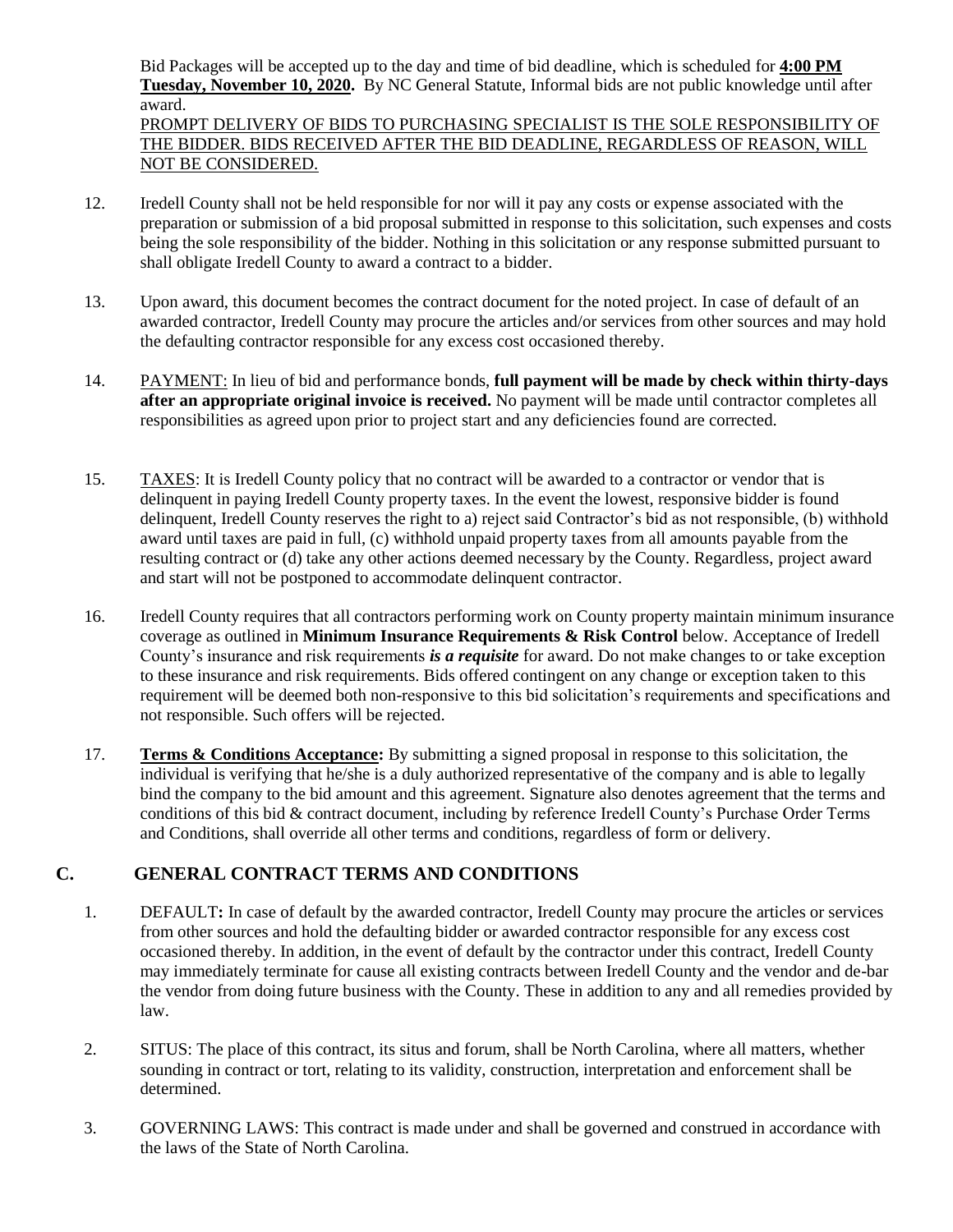- 4. PERMITS & INSPECTIONS: All Permits required by governing authorities shall be secured by contractor or contractor's agent. Proof of approved inspections for all required Permits relative to the Work shall be included with application for Final Payment.
- 5. PAYMENT TERMS: Payment terms are Net, not earlier or later than, 30 days after receipt of correct invoice or acceptance of goods, whichever is later. Iredell County is responsible for all payments to the contractor under the contract.
- 6. AFFIRMATIVE ACTION: The contractor will take affirmative action in complying with all Federal and State requirements concerning fair employment and employment of people with disabilities, and concerning the treatment of all employees without regard to discrimination by reason of race, color, religion, sex, national origin or disability.
- 7. CONDITION AND PACKAGING: Unless otherwise provided by special terms and conditions or specifications, it is understood and agreed that any item offered or shipped has not been sold or used for any purpose and shall be in new condition. All containers and packaging shall be suitable for handling, storage or shipment.
- 8. PATENT: The contractor shall hold and save Iredell County, its officers, agents and employees, harmless from liability of any kind, including costs and expenses, on account of any copyrighted material, patented or unpatented invention, articles, device or appliance manufactured or used in the performance of this contract, including use by the government.
- 9. ADVERTISING: Contractor agrees not to use the results of this RFB or any resulting contract or the name of Iredell County as part of any commercial advertising.
- 10. ASSIGNMENT: No assignment of the contractor's obligations or the contractor's right to receive payment hereunder shall be permitted. However, upon written request approved by the issuing purchasing authority and solely as a convenience to the contractor, Iredell County may:

a. Forward the contractor's payment check directly to any person or entity designated by the contractor, and

b. Include any person or entity designated by contractor as a joint payee on the contractor's payment check. In no event shall such approval and action obligate Iredell County to anyone other than the contractor and the contractor shall remain responsible for fulfillment of all contract obligations.

- 11. GENERAL INDEMNITY: The contractor shall hold and save Iredell County, its officers, agents, and employees, harmless from liability of any kind, including all claims and losses accruing or resulting to any other person, firm, or corporation furnishing or supplying work, services, materials, or supplies in connection with the a firm, or corporation that may be injured or damaged by the contractor in the performance of this contract and that are attributable to the negligence or intentionally tortious acts of the contractor provided that the contractor is notified in writing within 30 days that Iredell County has knowledge of such claims. The contractor represents and warrants that it shall make no claim of any kind or nature against Iredell County's agents who are involved in the delivery or processing of contractor goods to Iredell County. The representation and warranty in the preceding sentence shall survive the termination or expiration of this contract.
- 12. E-VERIFY: E-Verify is the federal E-Verify program operated by the United States Department of Homeland Security used to verify the work authorization of newly hired employees pursuant to federal law. Article 2, Chapter 64 of the North Carolina General Statutes requires that all employers doing business in the state of North Carolina, who employ 25 or more employees in this State, use E-verify to verify the work status of newly hired employees. Additionally, North Carolina General Statute 153A-449 states that "Contractors Must Use E-Verify. - No county may enter into a contract unless the contractor and the contractor's subcontractors comply with the requirements of Article 2 of Chapter 64 of the General Statutes."

Therefore, as a condition of payment under this contract, the seller or vendor agrees to and must comply with Article 2 of chapter 64, as well as take measures to ensure that any subcontractor performing work for the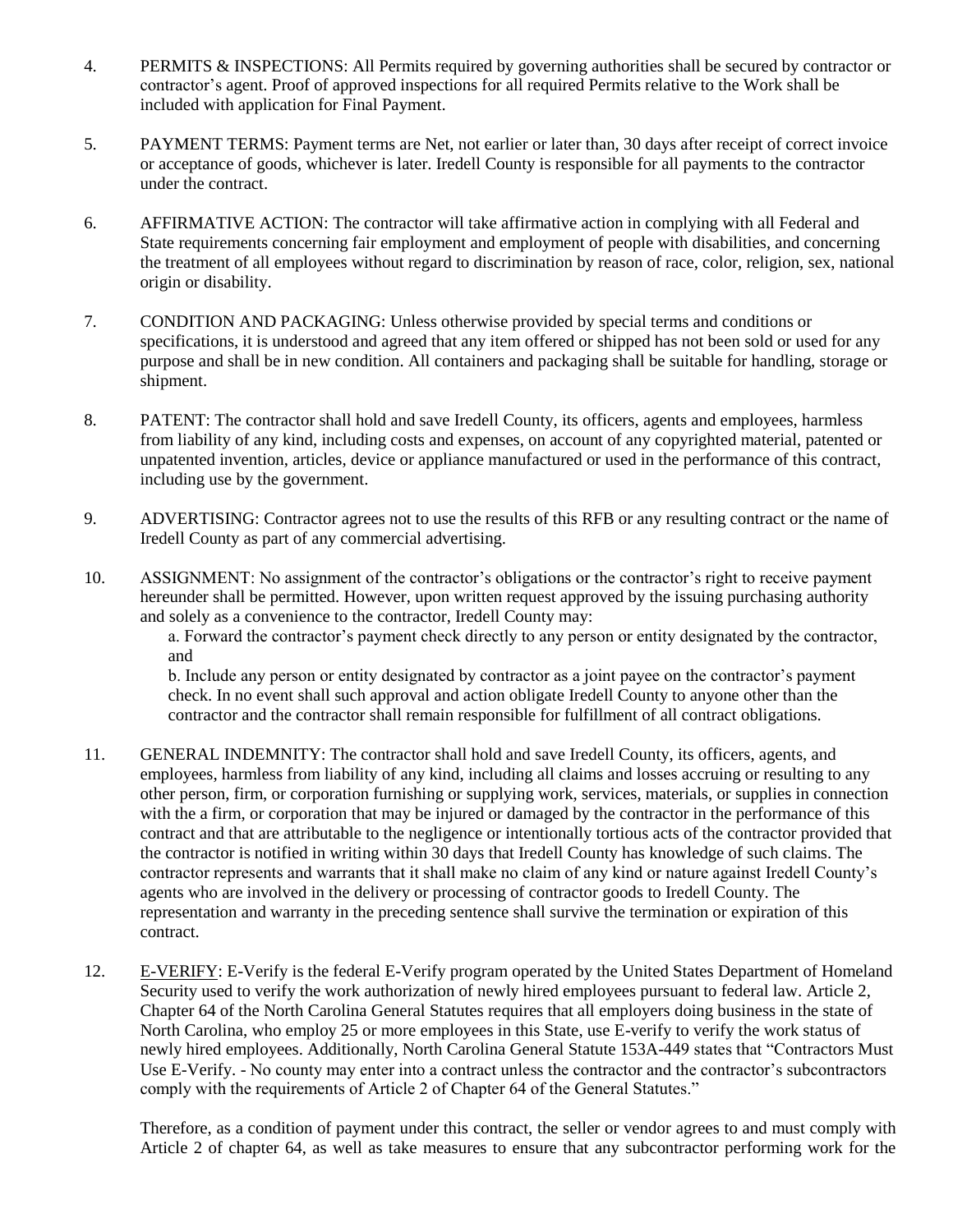Vendor under this contract complies with the provisions of this statute. By submitting a signed offer in response to this solicitation, seller or Vendor verifies compliance with the requirements of Article 2 of Chapter 64 of the North Carolina General Statutes. Upon request of the Iredell County, Vendor shall verify, by affidavit, compliance of the terms of this section.

The seller and/or vendor acknowledges that payment by the County is conditioned upon the vendor's, or its subcontractor's, compliance with Article 2 of Chapter 64. Failure to comply may render any contract with the County void and unenforceable.

13. IRAN Divestment Act (N.C.G.S. 147 Article 6E): During the 2015 legislative session, the North Carolina General Assembly enacted the Iran Divestment Act [\(S.L. 2015-118; SB455\)](http://www.ncleg.net/Sessions/2015/Bills/Senate/HTML/S455v5.html) ("the Act") which prohibits state agencies and local governments from entering into contracts with entities that the North Carolina State Treasurer has determined are engaged in certain investment activities in the Iranian energy sector.

The Act requires the State Treasurer's Office to publish a list of entities it has identified as investing in the Iranian energy sector and update the list every 180 days. This list can be found at [https://www.nctreasurer.com/inside-the-department/OpenGovernment/Pages/Iran-Divestment-Act-](https://www.nctreasurer.com/inside-the-department/OpenGovernment/Pages/Iran-Divestment-Act-Resources.aspx)[Resources.aspx.](https://www.nctreasurer.com/inside-the-department/OpenGovernment/Pages/Iran-Divestment-Act-Resources.aspx) An entity identified on the Treasurer's list (called the "Final Divestment List") is prohibited from contracting with state agencies and local governments. Local governments and state agencies must require entities with which they contract to certify that the entity not included on the Final Divestment List. In addition, all entities contracting with the State and local governments are prohibited from subcontracting with any entity included on the Final Divestment List. Contracts entered into with an entity included on the Final Divestment List are rendered void by operation of the statute.

Submission of a signed Bid in response to this solicitation indicates contractor's understanding of the requirements of this act and will serve as preliminary certification by the individual signing that the entity is not included on the Final Divestment List and they are prohibited from subcontracting with any entity included on the Final Divestment List. Any contract entered into with an entity included on the Final Divestment List is void and government entities in North Carolina are not authorized to issue payment for such a contract.

The contractor under consideration for award of this contract will be required to submit a separate certification prior to such award.

14. **Divestment From Companies Boycotting Israel Act** (NC G.S. 147, Article 6G) prohibits state agencies and local governments from entering into contracts costing over \$1,000.00 with any entity that the North Carolina State Treasurer has determined boycotts or is involved in a boycott of Israel.

The Article requires the State Treasurer's Office to publish a list of entities it has determined boycotts or is involved in a boycott of Israel and update the list at least annually. An entity identified on the Treasurer's list (called the "Final Divestment List") is prohibited from contracting with state agencies and local governments. Contracts entered into with an entity included on the Final Divestment List are rendered void by operation of the statute.

15. TERMINATION: Iredell County may terminate this contract for cause if the contractor fails to perform according to the contract provisions or original offer or for convenience when there has been a change in project requirements or funding.

## **D. MINIMUM INSURANCE REQUIREMENTS**

Iredell County requires that all contractors performing site preparation, paving, installation, construction, repairs or renovations on County property shall provide insurance certificates to the County naming Iredell County as secondary insured. The contractor shall procure, maintain and provide proof of insurance coverage for injuries to persons and/or property damage as may arise from, or in conjunction with, the work performed on behalf of the county by the contractor, his agents, representatives, employees or subcontractors. Proof of coverage as contained herein shall be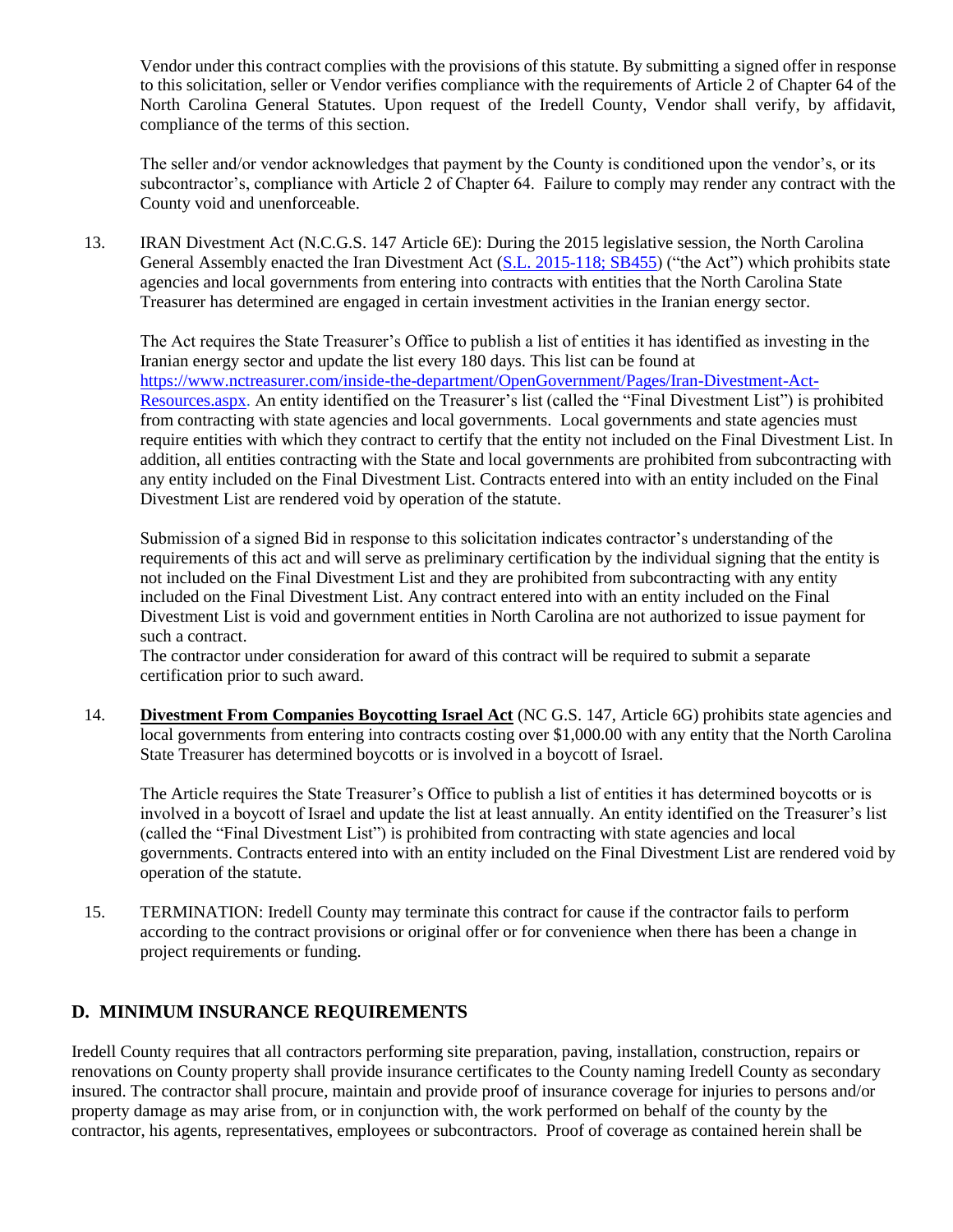submitted **prior to the commencement of work** and the contractor shall maintain such coverage for the duration of the contract period.

Minimum Insurance Coverage Limits:

- General Liability: \$2,000,000 combined single limits, \$1,000,000 annual aggregate (\$1,000,000 products and completed operations aggregate)
- Automobile Liability: \$1,000,000 combined single limits, \$1,000,000 annual aggregate. Workers Compensation: **Workers Compensation is required by all contractors or subcontractors regardless of the number of employees.**
- Builders Risk: Contractor to decide amount of coverage needed for the project materials.

The contractor's insurance shall be primary over any applicable insurance or self-insurance maintained by the County.

The contractor shall provide 30 days written notice to the County before any cancellation, suspension, or void of coverage in whole or part, where such provision is reasonable.

All coverage for subcontractors of the contractor shall be subject to all of the requirements stated herein.

Failure to comply with any reporting provisions of the policy(s) shall not affect coverage provided the County, it officers/officials, agents, employees and volunteers.

The insurer shall agree to waive all rights of subrogation against the County, its officers/officials, agents, employees or volunteers for any act, omission or condition of premises which the parties may be held liable by reason of negligence.

The contractor shall furnish the County certificates of insurance including endorsements affecting coverage. The certificates are to be signed by a person authorized by the insurance company(s) to bind coverage on its behalf.

All insurance shall be placed with insurers licensed for business in North Carolina and maintaining an A.M. Best rating of no less than A-.

All insurance policies shall be in effect for the duration of the project and shall be written on an occurrence Basis. No claims-made policies will be accepted.

The Contractor shall indemnify and hold harmless the County of Iredell, its officers/officials, agents, employees and volunteers from and against all claims, damages, losses and expenses including attorney's fees arising out of or resulting from the performance of the work, provided that any such claim, damage, loss or expense (1) is attributable to bodily injury, sickness, disease, or death, or to injury to or destruction of tangible property (other than work itself) including the loss of use resulting therefrom, and (2) is caused in whole or part by any negligent act or omission of the Contractor, any subcontractor, anyone directly or indirectly employed by any of them or anyone for whose acts any of them may be liable, regardless of whether or not it is caused in part by a party indemnified hereunder.

## **RISK CONTROL**

The Contractor shall be required to comply with all federal, state, and local laws, regulations, and industry standard, or practices regarding safety of employees, the general public, and protection of physical property.

All subcontractors shall be subject to the same requirements.

The Contractor shall be responsible for self-inspection, as well as the inspection of all subcontractors to ensure compliance.

Any inspection of the operations of the Contractor or any subcontractor by the County or by any agent, employee or official of the County shall be done so to ensure compliance to the contract only. No inspection should be construed as a warranty of the operations of contractors and subcontractors.

The Contractor shall be solely responsible for the inspection and compliance of all operations.

The County maintains the right to require the Contractor to take corrective action regarding any hazard or potential hazard identified either by the Contractor or the County.

Failure to comply with these requirements or take any necessary corrective action may constitute reason for cancellation of the contract.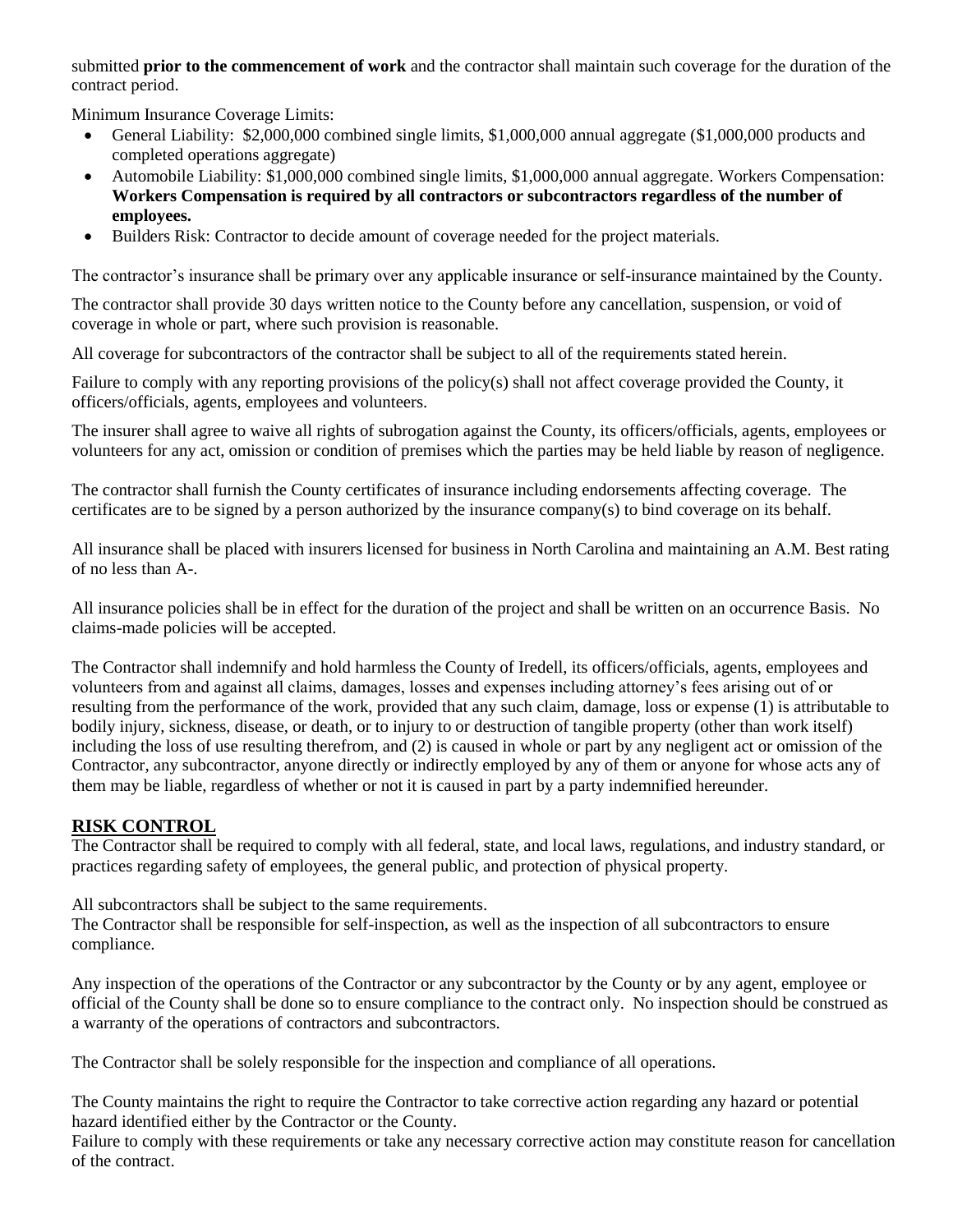## **E. FURNITURE SPECIFICATIONS, TERMS & CONDITIONS**

The following specification has been developed and determined to fulfill the minimum requirements for this purchase. In adopting this configuration, Iredell County hopes to include a wide range of manufacturers and no specification is intended to specifically disqualify any particular manufacturer. However, it is this standard by which all proposed equipment will be evaluated. Therefore, it is the vendor's sole responsibility to ensure the bid proposal includes data to clearly support that their offering meets or exceeds this standard in all aspects and, while the County reserves the right to request any additional information, it will not be the County's responsibility to request any supporting data and the apparent lack thereof may be a disqualifying factor.

### **Scope of Work**

This project is for the purchase, delivery, installation and setup in place according to and approved by this bid document and final project approval by the Social Services Business Officer.

The installation stage may require more than one day to complete depending on scheduling with County Staff and awarded contractor. The expected occupancy date is scheduled for late November, early December, 2020. However, the awarded contractor must warehouse entire order of furniture until the County has received the certificate of occupancy and/or the project manager over renovations deems it safe and office space is prepared for deliveries. Upon final inspection and approval by Business Officer, submitted invoice will be paid.

Furniture must be of good quality with lifetime or extended warranty. If quoting from the North Carolina State Contract or a Cooperative Purchasing Alliance, please provide the contract number.

The space is currently under renovation and access is not feasible. Iredell County is providing the floor plan that will show the layout for the 4<sup>th</sup> floor. The renovation is not complete, so this floor plan is not to scale, but will provide a visual assistance. Access to offices by the front entrance, ramp accessible and elevator to the 4th floor. Building has onsite security detail, please call Business Officer to schedule appointment to deliver.

Attachment A: Fill out Attachment A completely and submit with your bid. Remember to enter the total cost of the bid on the Section F: Bid Sheet & Contract Terms Acceptance Form. The submitted bid package is to include the signed Section F: Bid Sheet & Contract Terms Acceptance Form, Attachment A, Detailed project list of materials, product brochures of furniture being bid and any additional information to assist in evaluating your bid.

For each requirement that follows, please mark either "Yes" or "No" under **Complies** as it relates to your product meeting that specification. All "No" answers require qualification either beside or below the specification or on a separate page titled "Exceptions Taken". While any exception may be cause for rejection of a proposal, qualification of an exception allows review and consideration of the excepted specification. An unqualified exception may result in a proposal being disqualified from further review.